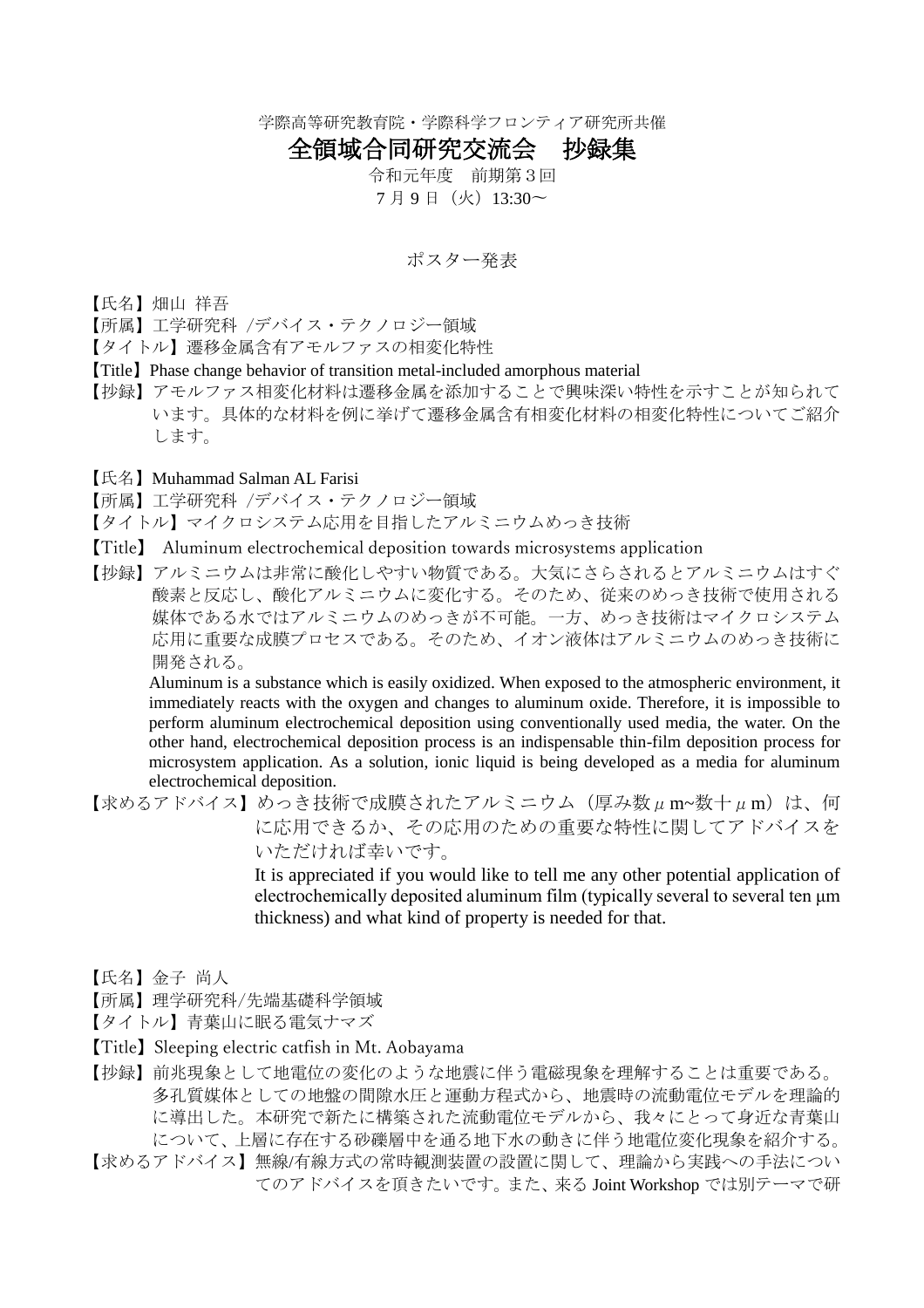究を進めている、新しい地形発達理論をご紹介します。もしオススメの地形 GIS ソフト等があればご教示頂ければ幸いです。

【氏名】原 沙和

【所属】生命科学研究科 /生命・環境領域

【タイトル】イネ科植物ソルガムから分離した細菌のゲノム特性

- 【Title】Genomic feature of the isolated bacteria from sorghum root.
- 【抄録】ソルガムは食糧・飼料・繊維・燃料生産に利用されるイネ科の植物である。本研究ではソ ルガム根から窒素固定細菌(Bradyrhizobium 属細菌)を分離し、その特徴を培養実験とゲノム 情報から解析した。結果ソルガム根にはマメ科植物に共生する系統や土壌に分布する系統 など多様な Bradyrhizobium 属細菌が内生していることが明らかとなった。また、タンパク 質分泌系の新たな役割も見えてきた。
- 【求めるアドバイス】植物生理学や植物免疫学に詳しい方がいらっしゃいましたらぜひお話したい です。
- 【氏名】笹山 知嶺
- 【所属】工学研究科 /生命・環境領域
- 【タイトル】中鎖脂肪酸基をもつバイオマス由来界面活性剤の合成
- 【Title】Production of bio-based surfactants with medium-chain fatty acid
- 【抄録】近年、中鎖脂肪酸油が生活習慣病予防効果などを持つため、従来の食用油の代用として盛 んに利用されている。これを多くの食品で利用するには、同じ中鎖の脂肪酸基をもつ乳化 剤が必要となる。本発表では、多孔性樹脂を触媒とした新規合成法で、現状では市販され ていない中鎖脂肪酸基をもつバイオマス由来乳化剤(シュガーエステル)の合成に挑戦し た結果を紹介する。
- 【求めるアドバイス】界面活性剤の評価試験法(表面張力や抗菌性など)に詳しい方がいれば、ぜ ひアドバイスをください。
- 【氏名】千釜 広己
- 【所属】医工学系研究科 /生命・環境領域
- 【タイトル】傷の早期治療を目指した織物の作製
- 【Title】Production of textiles for the early treatment of wounds
- 【抄録】外界と直接触れる皮膚は、生命維持に重要な役割を多く担っている。そのため、ケガや火 傷などによって皮膚を大きく損傷すると、人の命に大きな危険を及ぼす恐れがある。そこ で、本研究では、傷の修復に適した成分を含む織物を作製することで、傷の早期治療を目 指す。今回は、ES 法という方法に着目し、ナノファイバーの作製を試みる。
- 【氏名】田代 藍
- 【所属】環境科学研究科 /人間・社会領域
- 【タイトル】東北被災地における海浜緑地整備状況と地域住民の健康との関連
- 【Title】Coastal infrastructure and human health in disaster affected areas in Tohoku region
- 【抄録】震災後, 被災地沿岸では, 巨大な防潮堤が建設され, 海岸周辺の植生の劣化や自然の景観の 損失による自然と人との分断が問題視されている. 海岸のインフラ整備においては安全 性・耐久性に目を向けても, 建設に伴う地域住民の健康への影響までは十分検証されていな い. そこで本研究では震災後の海岸整備状況の違いによる地域間の健康格差を明らかにす ることを目的とする.
- 【求めるアドバイス】まだ構想段階なので、研究の進め方など、アドバイスいただけますと幸いで す。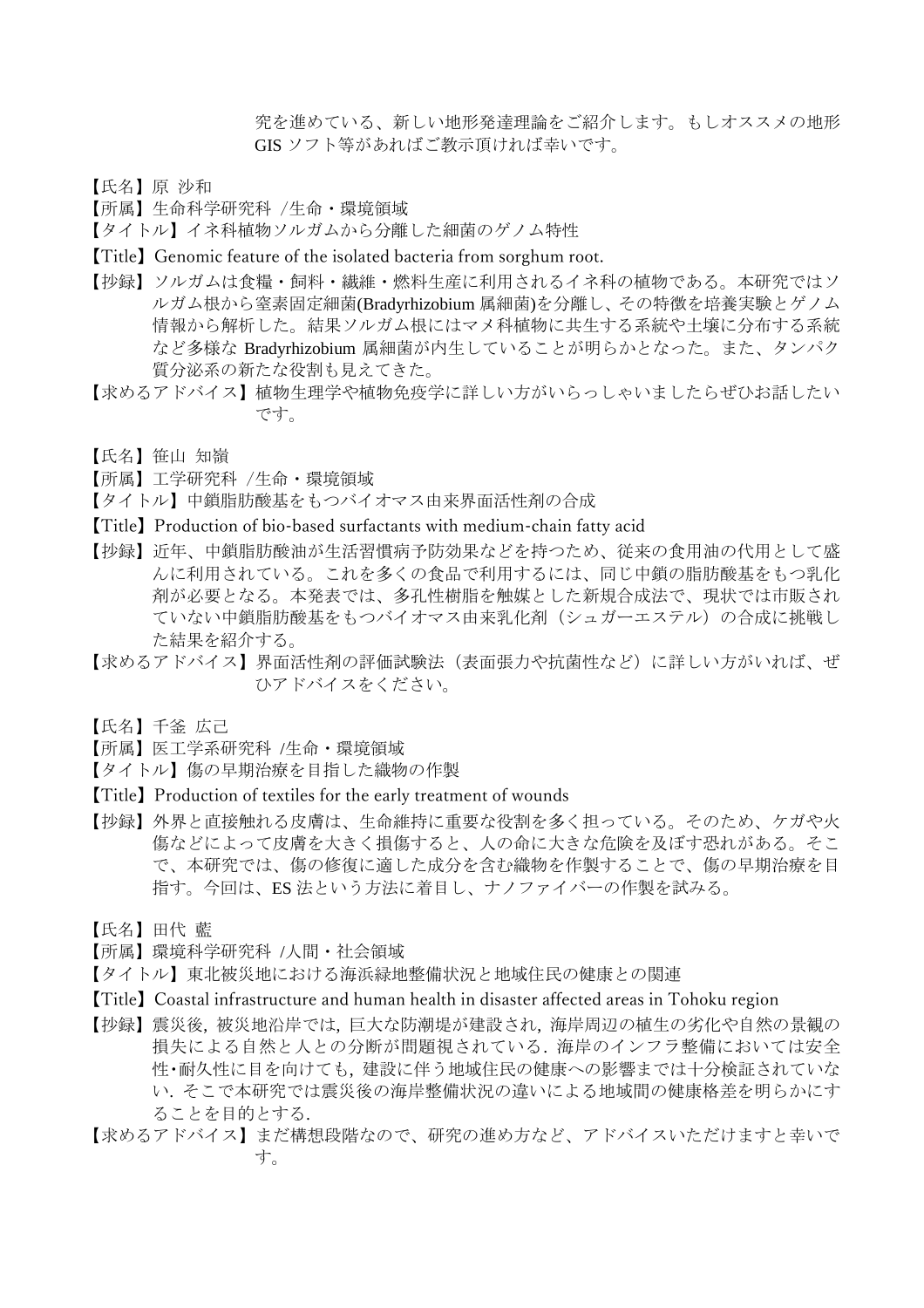【氏名】Nguyen Tuan Hung

- 【所属】学際科学フロンティア研究所/物質材料・エネルギー領域
- 【タイトル】熱電気:大量の熱が無駄になっている。ではこの熱をエネルギーに変換してみてはど うか?
- 【Title】Thermoelectricity: A huge amount of heat is wasted, so why not convert it into power?
- 【抄録】Imagine you have one side of a material that is hot, while the other side is cold. Then if you have electrons and holes in a semiconductor, they will diffuse from the hot to the cold side, which generates the buildup of charge and voltage – and that is known as the thermoelectricity (TE). A fundamental aspect in the research of the TE is the demand to maximize of figure-of-merit, also known as ZT. If you can obtain  $ZT = 2$  and/to 4, TE can be very competitive against some of the established heat and conversion hydroelectrical energy conversion technology. A high ZT requests high electrical conductivity, large Seebeck coefficient, and low thermal conductivity. However, since these parameters are generally interdependent because when you tune one property, you may lose the other. Therefore, it has always been challenging for researchers to find the good TE material with  $ZT = 2$  in many years. In this poster, I will show several strategy to improve the value of ZT such as quantum enhancement effect and energy band convergence.
- 【氏名】翁長 朝功
- 【所属】学際科学フロンティア研究所/人間・社会領域
- 【タイトル】ネットワーク科学を用いた感染症伝播の数理モデリング
- 【Title】network modelling for epidemics
- 【抄録】構成要素が相互作用を行うため、全体の挙動のモデル化が本質的に難しい系は、複雑系と 呼ばれている。近年、相互作用の複雑さをネットワークとして取り入れることで、複雑系 の挙動をモデル化して、解析する事が期待されている。本研究では、複雑な伝播パターン を示す、大都市における感染症の伝播経路を取り扱う。人々の移動のパターンをネットワ ークとして取り入れることで、大都市における感染症の伝播予測を試みる。
- 【氏名】曹 洋
- 【所属】学際科学フロンティア研究所/物質材料・エネルギー領域
- 【タイトル】Co-MgF2 の粒子傾斜構造における誘電およびトンネル磁気-誘電効果
- 【Title】Dielectric and tunneling magneto-dielectric responses in composition-graded granular films of Co-MgF2
- 【抄録】Dielectric and tunneling magneto-dielectric(TMD) effects in nano-granular films open new path for room temperature magnetoelectric effects. Previous report has revealed the essential role of granular distribution in determining the dielectric and TMD properties in uniform granular Co-MgF2 films. Here, I first proposed a composition-graded granular structure with an aim to achieve a wide distribution of inter-granular spacing. This study may have big potential in room temperature magnetoelectic devices.
- 【氏名】井上 悠
- 【所属】学際科学フロンティア研究所/先端基礎科学領域
- 【タイトル】ドーナツとコーヒーカップ:トポロジカル物質の量子計算応用
- 【Title】Donuts and coffee cups: Topological materials for quantum computation
- 【抄録】量子計算技術とは、量子力学の原理を応用することで超高速情報処理を目指す、究極の IT 技術である。私は、金属にも絶縁体にも分類できない物質、「トポロジカル物質」を用いて 量子計算技術の実現を目指している。トポロジカル物質とは何か?これを用いてどのよう に超高速情報処理が実現されるのか?ドーナツとコーヒーカップの例を交えて紹介する。